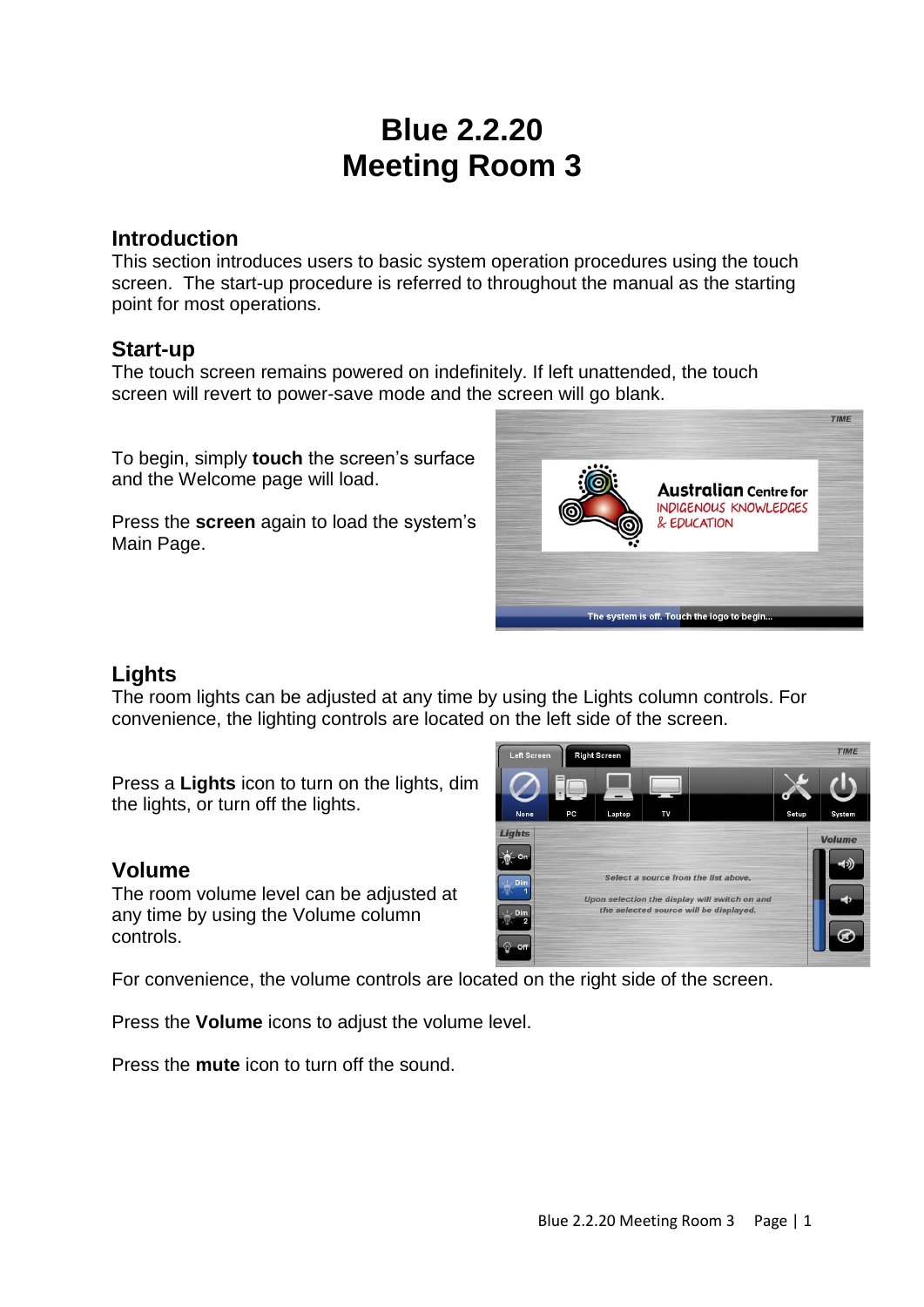## **Keyboard, mouse and microphones**

Keyboard, mouse and microphones are kept in the equipment rack.

Use the equipment labelled Gallery.

- 1. Turn the keyboard on via the **on/off button** located on the back of the keyboard.
- 2. Turn the hand held microphone on via the **on/off button** located at the base.
- 3. Turn the lapel microphone on via the **on/off button** located at the top.

To ensure the equipment is ready for use by the next lecturer/presenter

- 1. Turn the keyboard **off** via the **on/off button** located on the back of the keyboard
- 2. Dock the mouse back into the **docking station**.
- 3. Dock the hand held and lapel microphone back into the **docking station** lining up the recharging so the charge lights are activated.

## **Personal Computer (PC) Presentation**

The audio-visual system is equipped to display computer presentations from the room PC.

#### **PC Presentation Procedure**

Select the **PC** icon from the Source Selection row.



## **Laptop Presentation**

The audio-visual system is equipped to display computer presentations from a connected laptop.

An input supports video and stereo audio using an HDMI cable.

#### **Connecting a Laptop**

- 1. Connect a laptop to the input using an HDMI cable.
- 2. Turn on the laptop.

3. Configure the laptop to direct the video image to an **external video display**. Switching to an external display is usually done using one of the Function keys (E.g. Function + F3 or F5). Consult the laptop's help files for more information.

#### **Laptop Presentation Procedure**

Select the Laptop icon from the Source Selection row.